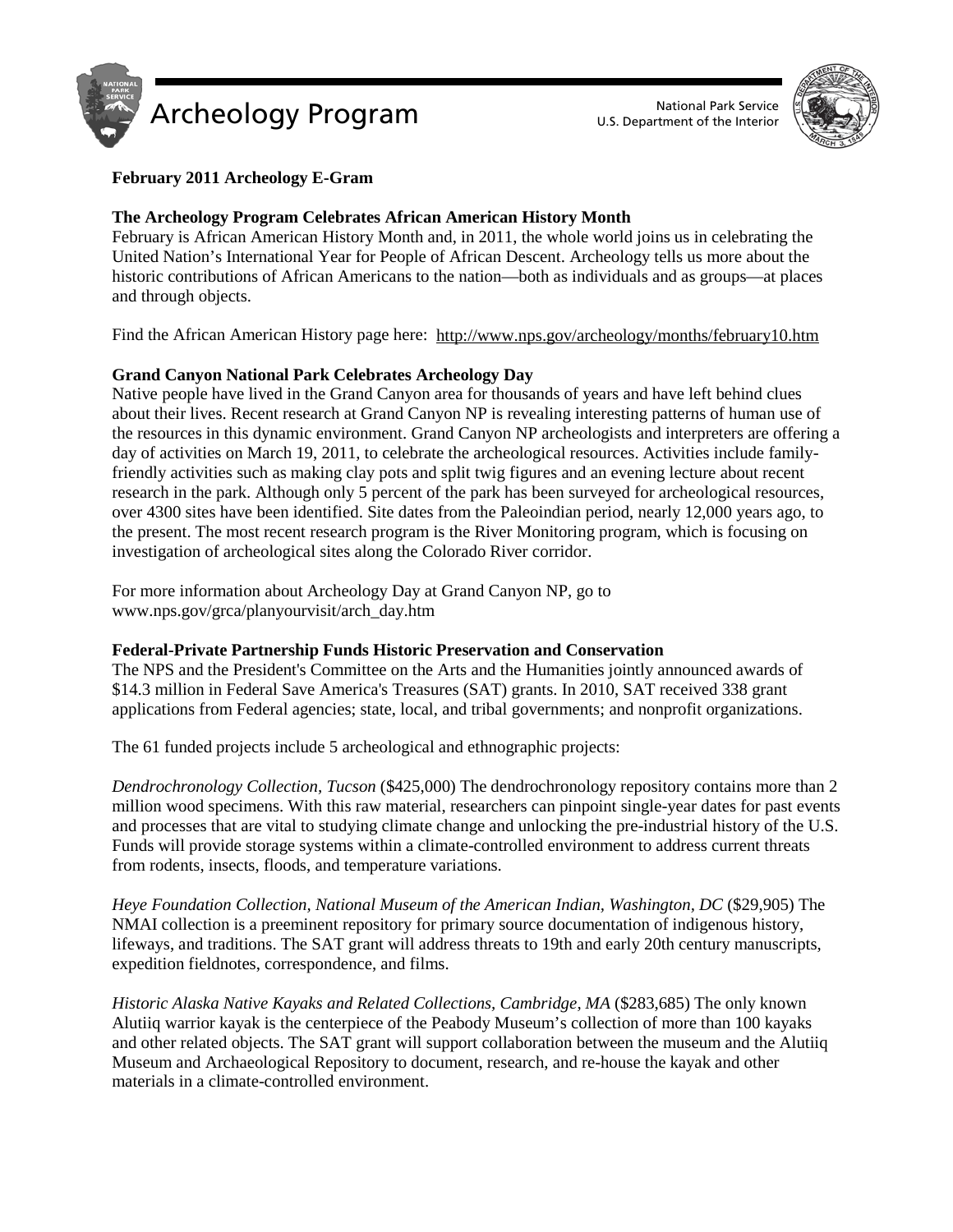*Pueblo Acoma, Acoma – NHL District, New Mexico* (\$216,491) Acoma Pueblo is one of the oldest continuously occupied settlements in the U.S. Founded as early as A.D. 1100, its location on top of a mesa made it virtually impregnable in early times. SAT funds will renovate a block of homes that have suffered major water and erosion damage. These structures adjoin the plaza and are connected to historic and religiously significant kivas.

*Yaughan and Curriboo Archeological Collections, Columbia* (\$192,482) Important archeological collections from the Yaughan and Curriboo plantations provide perspectives on the everyday lives of enslaved Africans and African American in the  $18<sup>th</sup>$  and  $19<sup>th</sup>$  centuries. Of particular interest are the artifacts that suggest strategies used by individuals to survive their enslavement as the local agrarian economy moved from rice to indigo to cotton. Funds will support the stabilization, preservation, and digitization of the collections.

Save America's Treasures is part of a long tradition of public-private partnerships and Federal leadership. The NPS administers the SAT program in collaboration with the President's Committee. The grants are made in collaboration with the National Endowment for the Arts (NEA), the National Endowment for the Humanities (NEH), the Institute of Museum and Library Services (IMLS), and Save America's Treasures' private partner, the National Trust for Historic Preservation. The National Trust complements the work of the Federal agencies by raising media awareness and leveraging financial support and stewardship within the private sector.

To maximize private investment and support for the awardees, th National Trust for Historic Preservation helps projects secure the required private match and offers assistance to SAT applicants and grantees. From FY 1999 to FY 2010, 1,287 SAT grants (646 earmarks and 641 competitive grants) have been awarded to preserve nationally significant and endangered historic structures, places, collections, artifacts, and artistic works.

A list of the recipients and their projects can be found at [www.nps.gov/history/hps/treasures.](http://www.nps.gov/history/hps/treasures)

## **DOI Issues Scientific Integrity Policy**

The U.S. Department of the Interior became the first Federal agency to issue a department-wide policy to ensure scientific and scholarly integrity Federal Scientific research. This policy applies when employees engage in, supervise, manage, or influence scientific and scholarly activities; communicate information about the Department's scientific and scholarly activities; and utilize scientific and scholarly information in making agency policy, management, or regulatory decisions. This new policy exceeds the expectations by the President in his Memorandum on Scientific Integrity, dated March 9, 2009.

Science and scholarship make essential contributions to the NPS mission, and the DOI Code of Scientific and Scholarly Conduct is an essential standard for the NPS. The policy also applies to all volunteers, contractors, cooperators, partners, permittees, leasees, grantees, and others who assist with developing or applying the results of scientific and scholarly activities. It also includes specific elements addressed to scientists, scholars, and decision makers and outlines a process for handling allegations of scientific and scholarly misconduct, while protecting the rights and privacy of individuals covered by the policy. Further, the policy offers guidance on service on committees and boards related to scientific and scholarly work. It does not supersede or replace existing policies and procedures related to ethical standards or guidance on information quality.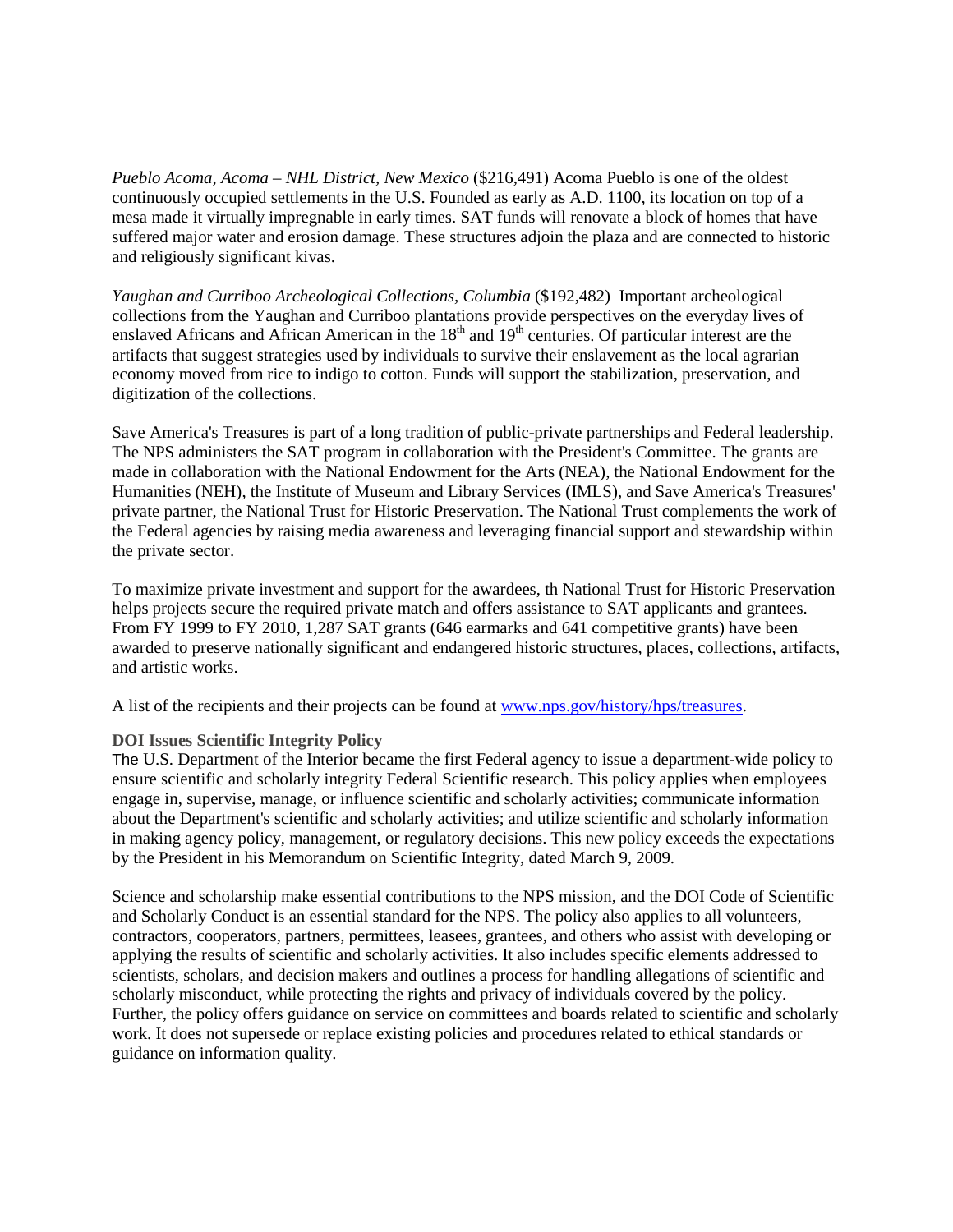Gary Machlis, Science Advisor to the Director, has been designated the Bureau Scientific Integrity Officer. Machlis will be responsible for all aspects of implementation, including review of allegations of scientific and scholarly misconduct made against NPS employees and deciding whether an inquiry is warranted.

The new code has been incorporated into the Departmental Manual, available online at [http://elips.doi.gov/app\\_dm/act\\_getfiles.cfm?relnum=3889.](http://elips.doi.gov/app_dm/act_getfiles.cfm?relnum=3889_)

### **NPS Seeking Archeology Program Manager**

The Archeology Program of the NPS Cultural Resources directorate is seeking a vibrant archeologist to serve as the Chief Archeologist of the NPS, and Manager of the Archeology Program of the National Center for Cultural Resources in Washington, DC. The selected candidate of this position will be the NPS principal expert on archeological matters, providing oversight, policy development, guidance, interpretation, and professional leadership in the field of archeology and archeological resource management. The successful candidate will help shape the national NPS Archeology Program for the 21st century. This is a GS-14/15 level position. Applications are due no later than March 9, 2011.

Find the vacancy announcement at [www.usajobs.opm.gov/](http://www.usajobs.opm.gov/); enter 437181 in the keyword search window.

### **FLETC Offers ARPA Training**

The Archeological Resources Protection Training Program is presented by the Federal Law Enforcement Training Center (FLETC) and provides training in all aspects of an archeological investigation and in the subsequent prosecution of crimes. This 37-hour course is taught by accomplished instructors who are nationally-recognized subject matter experts in the fields of law enforcement, archeology, and law. Enrollment is limited to Federal or state law enforcement officers, archeologists, and prosecutors.

Training will be held: April 25-29, 2011, in Rapid City, South Dakota; May 2-6, 2011, in Boise, Idaho; August 22-26, 2011 in Fayetteville, North Carolina.

For registration information, please contact FLETC at 912-280-5188.

### **Upcoming NPS National NAGPRA Program webinars**

*March 23, 2011, 1:30-2:30 pm (EDT) - NAGPRA Databases: An Overview*  Learn about the National NAGPRA online databases which are designed to provide access to information on a variety of NAGPRA-related topics.

### *April 13, 2011, 2:00 – 4:00pm (EDT) – NAGPRA Open Forum*

Have a burning question you would like to ask the NAGPRA staff? Need clarification on a particular NAGPRA topic? This webinar is an opportunity to hear about the latest developments at the NPS National NAGPRA Program and ask staff questions or air concerns. In order to ensure that this forum adequately addresses your question or concerns, please include your questions along with your registration.

For more information about the webinars, go to the NPS National NAGPRA website at www.nps.gov/nagpra/TRAINING/INDEX.htm.